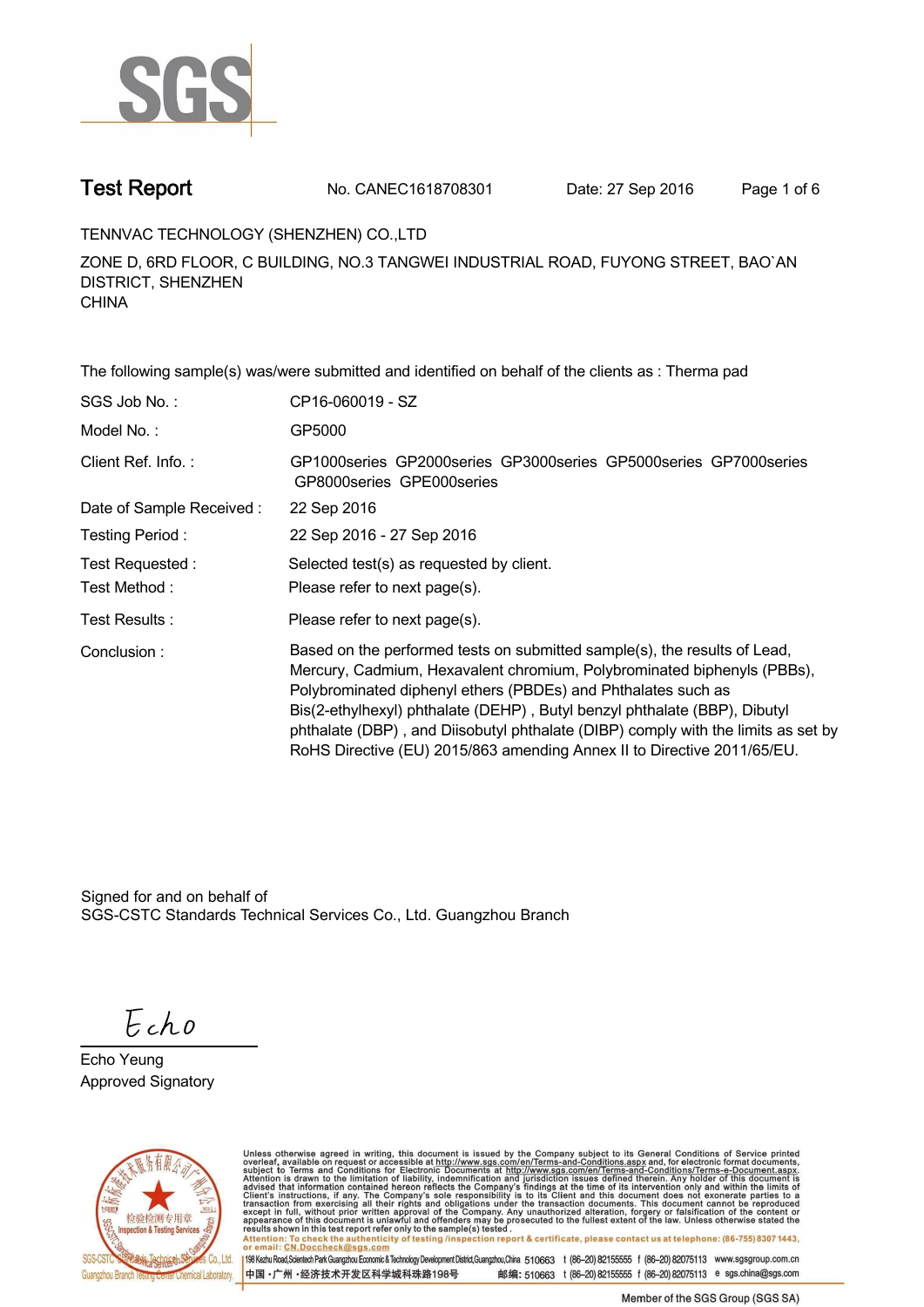

**Test Report. No. CANEC1618708301** Date: 27 Sep 2016 Page 2 of 6

**Test Results :.**

**Test Part Description : .**

| Specimen No.    | <b>SGS Sample ID</b> | <b>Description</b> |
|-----------------|----------------------|--------------------|
| SN <sub>1</sub> | CAN16-187083.001     | Lt-blue material   |

- **Remarks :.(1) 1 mg/kg = 1 ppm = 0.0001% .**
	- **(2) MDL = Method Detection Limit .**
	- **(3) ND = Not Detected ( < MDL ) .**
	- **(4) "-" = Not Regulated .**

## **RoHS Directive (EU) 2015/863 amending Annex II to Directive 2011/65/EU.**

**Test Method :. (1)With reference to IEC 62321-5:2013, determination of Cadmium by ICP-OES. (2)With reference to IEC 62321-5:2013, determination of Lead by ICP-OES. (3)With reference to IEC 62321-4:2013, determination of Mercury by ICP-OES. (4)With reference to IEC 62321:2008, determination of Hexavalent Chromium by Colorimetric Method using UV-Vis. (5)With reference to IEC 62321-6:2015, determination of PBBs and PBDEs by GC-MS. (6)With reference to IEC 62321-8:2013 (111/321/CD) , determination of phthalates by GC-MS. .**

| <u>Test Item(s)</u>        | <u>Limit</u>             | <u>Unit</u> | <b>MDL</b>               | 001       |
|----------------------------|--------------------------|-------------|--------------------------|-----------|
| Cadmium (Cd)               | 100                      | mg/kg       | 2                        | ND.       |
| Lead (Pb)                  | 1,000                    | mg/kg       | 2                        | ND.       |
| Mercury (Hg)               | 1,000                    | mg/kg       | 2                        | ND.       |
| Hexavalent Chromium (CrVI) | 1,000                    | mg/kg       | 2                        | ND.       |
| Sum of PBBs                | 1,000                    | mg/kg       | $\overline{\phantom{0}}$ | ND.       |
| Monobromobiphenyl          | -                        | mg/kg       | 5                        | ND.       |
| Dibromobiphenyl            | $\overline{\phantom{a}}$ | mg/kg       | 5                        | ND.       |
| Tribromobiphenyl           | -                        | mg/kg       | 5                        | <b>ND</b> |
| Tetrabromobiphenyl         | -                        | mg/kg       | 5                        | ND.       |
| Pentabromobiphenyl         |                          | mg/kg       | 5                        | ND.       |
| Hexabromobiphenyl          | -                        | mg/kg       | 5                        | ND.       |
| Heptabromobiphenyl         | ٠                        | mg/kg       | 5                        | ND.       |
| Octabromobiphenyl          | ۰                        | mg/kg       | 5                        | ND.       |
| Nonabromobiphenyl          | -                        | mg/kg       | 5                        | ND.       |
| Decabromobiphenyl          |                          | mg/kg       | 5                        | ND.       |
| Sum of PBDEs               | 1,000                    | mg/kg       |                          | ND        |



Unless otherwise agreed in writing, this document is issued by the Company subject to its General Conditions of Service printed overleaf, available on request or accessible at http://www.sgs.com/en/Terms-and-Conditions.asp resuns shown in this test report refer only to the sample(s) tested .<br>Attention: To check the authenticity of testing /inspection report & certificate, please contact us at telephone: (86-755) 8307 1443,<br>or email: <u>CN.Docc</u>

198 Kezhu Road,Scientech Park Guangzhou Economic & Technology Development District,Guangzhou,China 510663 t (86-20) 82155555 f (86-20) 82075113 www.sgsgroup.com.cn 中国·广州·经济技术开发区科学城科珠路198号 邮编: 510663 t (86-20) 82155555 f (86-20) 82075113 e sgs.china@sgs.com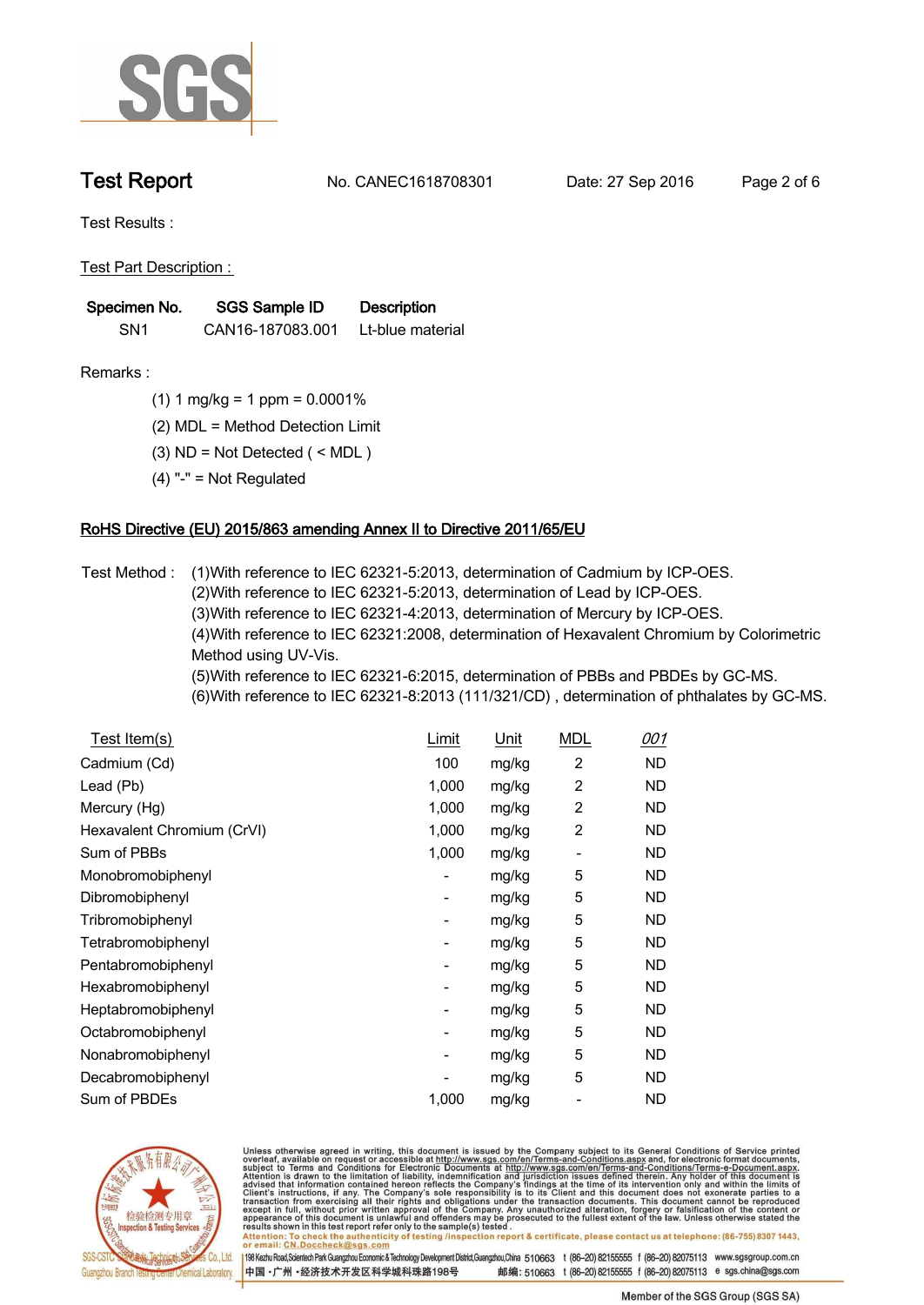

| <b>Test Report</b> | No. CANEC1618708301 | Date: 27 Sep 2016 | Page 3 of 6 |
|--------------------|---------------------|-------------------|-------------|
|--------------------|---------------------|-------------------|-------------|

| Test Item(s)                        | Limit                    | Unit  | <b>MDL</b> | <u>001</u> |
|-------------------------------------|--------------------------|-------|------------|------------|
| Monobromodiphenyl ether             | -                        | mg/kg | 5          | ND.        |
| Dibromodiphenyl ether               | -                        | mg/kg | 5          | ND.        |
| Tribromodiphenyl ether              | -                        | mg/kg | 5          | ND.        |
| Tetrabromodiphenyl ether            |                          | mg/kg | 5          | ND.        |
| Pentabromodiphenyl ether            | -                        | mg/kg | 5          | ND.        |
| Hexabromodiphenyl ether             | -                        | mg/kg | 5          | ND.        |
| Heptabromodiphenyl ether            | $\overline{\phantom{a}}$ | mg/kg | 5          | ND.        |
| Octabromodiphenyl ether             | -                        | mg/kg | 5          | ND.        |
| Nonabromodiphenyl ether             | -                        | mg/kg | 5          | ND.        |
| Decabromodiphenyl ether             |                          | mg/kg | 5          | ND.        |
| Dibutyl phthalate (DBP)             | 1000                     | mg/kg | 50         | ND.        |
| Butyl benzyl phthalate (BBP)        | 1000                     | mg/kg | 50         | ND.        |
| Bis (2-ethylhexyl) phthalate (DEHP) | 1000                     | mg/kg | 50         | ND.        |
| Diisobutyl Phthalates (DIBP)        | 1000                     | mg/kg | 50         | ND.        |

**Notes :.**

**(1) The maximum permissible limit is quoted from RoHS Directive (EU) 2015/863. .**



Unless otherwise agreed in writing, this document is issued by the Company subject to its General Conditions of Service printed overleaf, available on request or accessible at http://www.sgs.com/en/Terms-and-Conditions.asp Attention: To check the authenticity of testing /inspection report & certificate, please contact us at telephone: (86-755) 8307 1443,<br>Attention: To check the authenticity of testing /inspection report & certificate, please

198 Kezhu Road,Scientech Park Guangzhou Economic & Technology Development District,Guangzhou,China 510663 t (86-20) 82155555 f (86-20) 82075113 www.sgsgroup.com.cn 中国·广州·经济技术开发区科学城科珠路198号 邮编: 510663 t (86-20) 82155555 f (86-20) 82075113 e sgs.china@sgs.com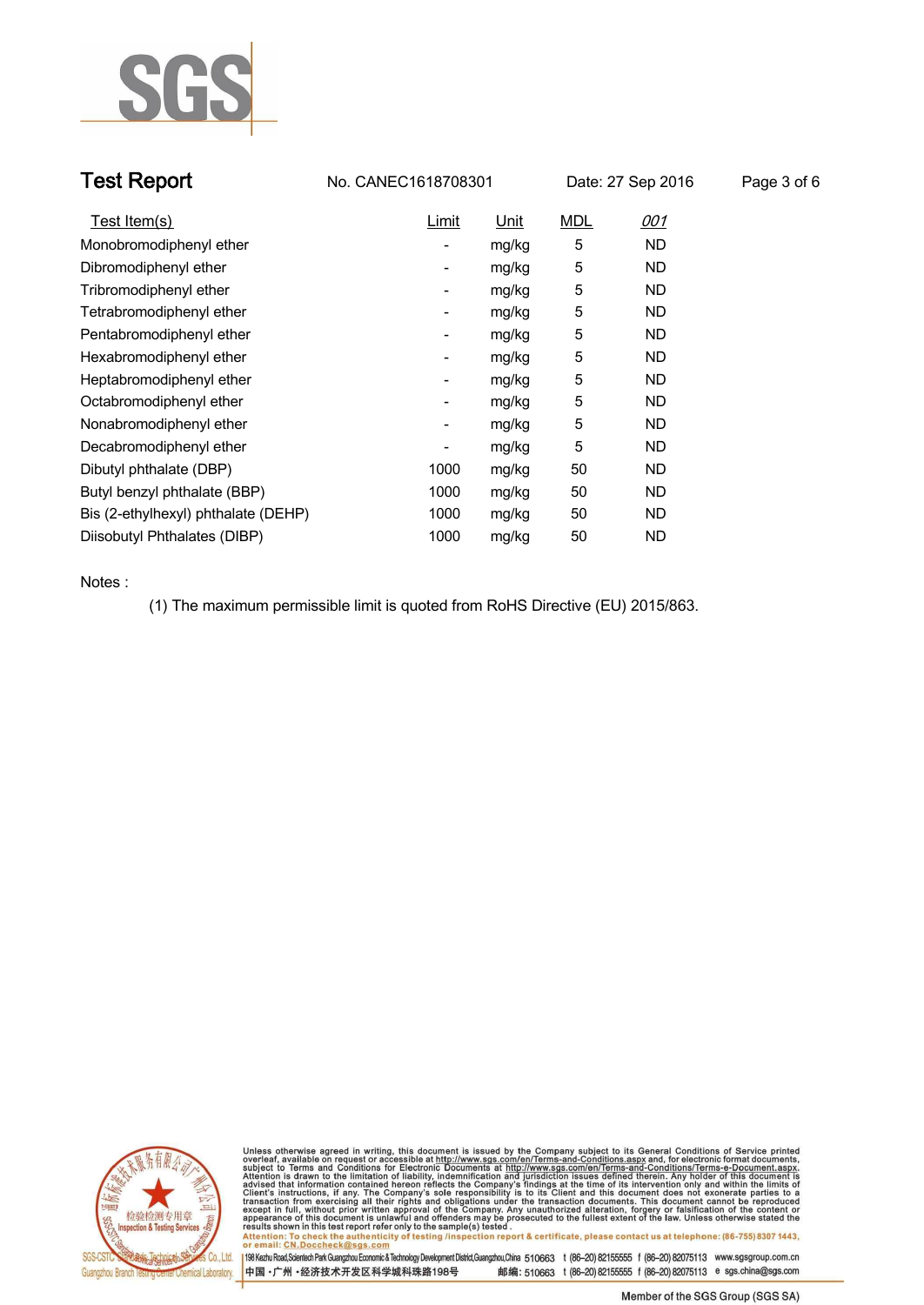

**Test Report. No. CANEC1618708301** Date: 27 Sep 2016 Page 4 of 6

# **ATTACHMENTS Pb/Cd/Hg/Cr6+/PBBs/PBDEs Testing Flow Chart**

- **1) Name of the person who made testing: Edith Zhang / Sunny Hu**
- **2) Name of the person in charge of testing: Bella Wang / Qiong Liu**
- **3) These samples were dissolved totally by pre-conditioning method according to below flow chart**
- **(Cr6+ and PBBs/PBDEs test method excluded ).**





Unless otherwise agreed in writing, this document is issued by the Company subject to its General Conditions of Service printed<br>overleaf, available on request or accessible at http://www.sgs.com/en/Terms-and-Conditions.asp résults shown in this test report refer only to the sample(s) tésted .<br>Attention: To check the authenticity of testing /inspection report & certificate, please contact us at telephone: (86-755) 8307 1443,<br>or email: <u>CN.Doc</u>

198 Kezhu Road,Scientech Park Guangzhou Economic & Technology Development District,Guangzhou,China 510663 t (86-20) 82155555 f (86-20) 82075113 www.sgsgroup.com.cn 中国·广州·经济技术开发区科学城科珠路198号 邮编: 510663 t (86-20) 82155555 f (86-20) 82075113 e sgs.china@sgs.com

Member of the SGS Group (SGS SA)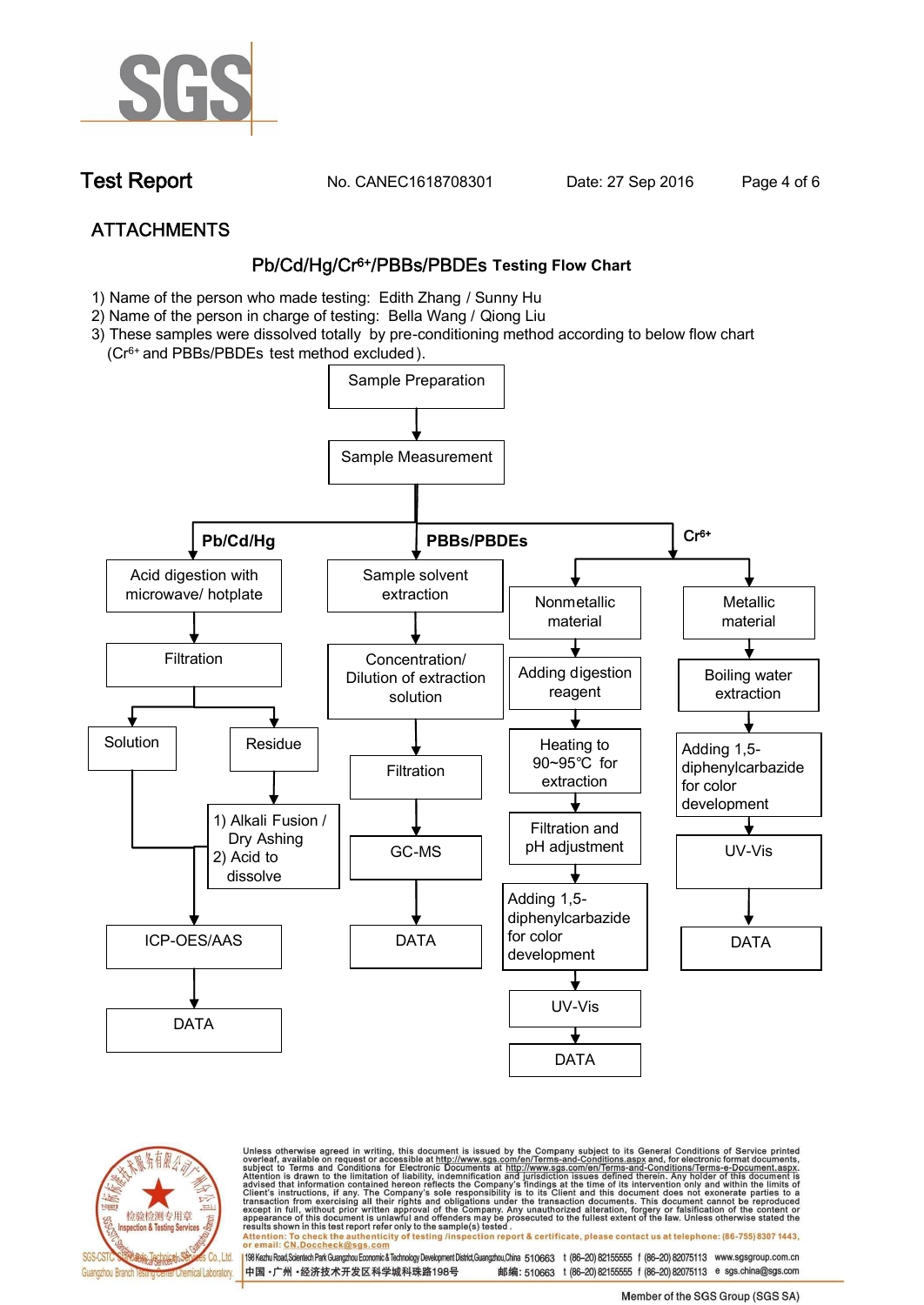

**Test Report. No. CANEC1618708301 Date: 27 Sep 2016. Page 5 of 6.**

**ATTACHMENTS Phthalates Testing Flow Chart 1) Name of the person who made testing: Sunny Hu**

**2) Name of the person in charge of testing: Qiong Liu**





Unless otherwise agreed in writing, this document is issued by the Company subject to its General Conditions of Service printed<br>overleaf, available on request or accessible at http://www.sgs.com/en/Terms-and-Conditions.asp results shown in this test report refer only to the sample(s) tested .<br>Attention: To check the authenticity of testing /inspection report & certificate, please contact us at telephone: (86-755) 8307 1443,<br>or email: <u>CN.Doc</u>

198 Kezhu Road,Scientech Park Guangzhou Economic & Technology Development District,Guangzhou,China 510663 t (86-20) 82155555 f (86-20) 82075113 www.sgsgroup.com.cn 中国·广州·经济技术开发区科学城科珠路198号 邮编: 510663 t (86-20) 82155555 f (86-20) 82075113 e sgs.china@sgs.com